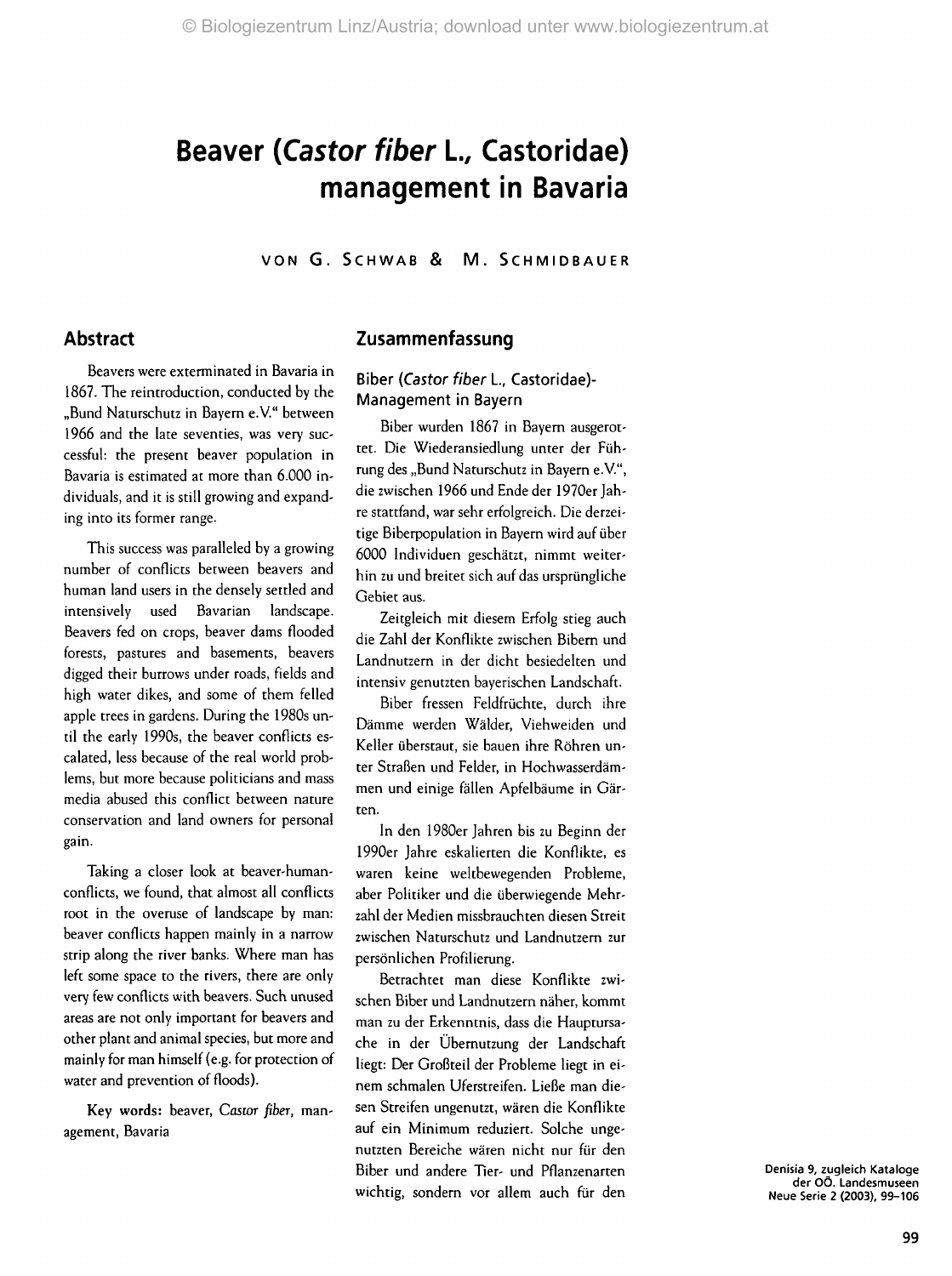Mensche n selbst, z . B . für de n Wasserschut z un d zur Verhinderun g vo n Hochwässern .

## **Introductio n**

Beginnin g i n 1996 , 3 0 year s afte r beaver' s reintroduction , a beave r manage men t wa s develope d wit h th e goa l t o kee p an d promot e th e beave r i n Bavari a b y cre atin g an d improvin g acceptanc e for beaver s an d thei r activities . Th e develop men t o f th e beave r managemen t wa s fund e d b y th e Europea n Community , progra m LEADER II, and local authorities; the implementatio n i s funde d b y th e "Bayerisch e Naturschutzfonds" (Bavarian State foundation for the protection of Nature), and the "Bun d Naturschut z i n Bayer n e.V. " ( a NGO).

Th e key t o th e future o f th e beaver s i n Bavari a ar e th e landowners , o n whos e propertie s th e beaver s ar e living . W e consul t thes e landowner s i n cas e o f conflict s wit h beaver s an d assis t the m i n applyin g for fund in g for protectiv e measures ; w e als o try t o convinc e the m t o giv e u p agricultur e o r forestry an d t o leas e o r sel l th e lan d t o stat e agencies or private nature conservation organisations . W e als o d o publi c relation s work o n a broade r scal e t o inform th e genera l pub li c abou t beavers , it s benefit s for wildlife , conflict s an d th e solution s for th e futur e of th e beave r withi n th e beave r management . Another important issue is the implementation of beavers and its habitats in long-term landscape planning, as this is one of the best way s t o reserv e area s for beaver s an d river sid e forest s from a n earl y stage .

Beaver s *(Castor fiber* L. ) ar e very capa ble of modelling the land they live in (e.g. Djoshkin & Safonov 1972, Novak 1987): beave r dam s floo d an d we t larg e areas , thei r burrow s an d den s increas e th e structur e o f rive r banks , an d th e cuttin g of tree s create s opening s i n th e riversid e forests . A s positiv e as these activities are from a nature conservatio n poin t of view , a s proble m causin g the y are , whe n beave r expres s the m i n a cul tivated landscape used by man: beaver dams flood corn fields, machinery and people may fall into beaver burrows, beaver burrows threaten functionality of dikes, the last trees disappea r fro m th e rivers .

I n Bavaria , wher e a successfu l beave r reintroductio n betwee n 196 6 an d th e lat e 1970 s yielde d a n stil l expandin g populatio n o f mor e tha n 600 0 animals , thes e conflict s remained unsolved for many years and cause d increasin g dispute s betwee n natur e conservatio n organisation s an d agencie s an d land users and their associations, the top deman d bein g th e complet e re-remova l of beaver s fro m cultivate d landscape .

In this paper we give a short overview of th e history o f beaver s i n Bavari a an d th e problems they are causing and present then th e beave r managemen t whic h wa s devel ope d i n th e las t year s t o solv e th e problem s and – in the long run – to use the beaver as a flagshi p specie s for th e restoratio n o f river sid e forests .

## **Th e Beave r i n Bavaria : a short history**

#### Histori c distributio n an d extinctio n

Beaver s were a commo n specie s i n Bavaria up to the 16<sup>th</sup> century. Their distributio n ove r almos t al l o f Bavaria , wit h ex ceptio n of th e Alp s an d th e highe r area s i n lo w mountai n regions , i s documente d by abou t 30 0 name s of villages , stream s o r landscape s (ZAHNER 1997) . Th e declin e of th e beave r populatio n bega n locall y i n th e l 7ª century, expanded through the 18" centur y an d ende d wit h th e killin g o f th e las t Bavaria n beave r i n 186 7 (WEINZIER L 1973) .

Th e reaso n for th e extinctio n of th e beave r i n Bavari a wa s over-hunting . The y wer e hunte d for meat , for thei r valuable pel t an d for castoreum , whic h wa s widel y use d a s remedy . Habita t changes , esp . th e regulatio n o f th e majo r river s an d larg e bo g area s ha d onl y a n indirec t influenc e by allowin g a n easier access for hunters into the last remainin g beave r territorie s (ZAHNER 1997) .

#### Reintroductio n

Reintroductio n of beaver s i n Bavari a bega n i n 1966 , 9 9 year s afte r th e las t beave r was killed. Until the late 1970s, the "Bund Naturschut z i n Bayern e.V." , th e majo r na tur e conservatio n NG O i n Bavari a release d abou t 12 0 beaver s i n severa l differen t place s (WEINZIER L & FROBEL 1998) . Th e beaver s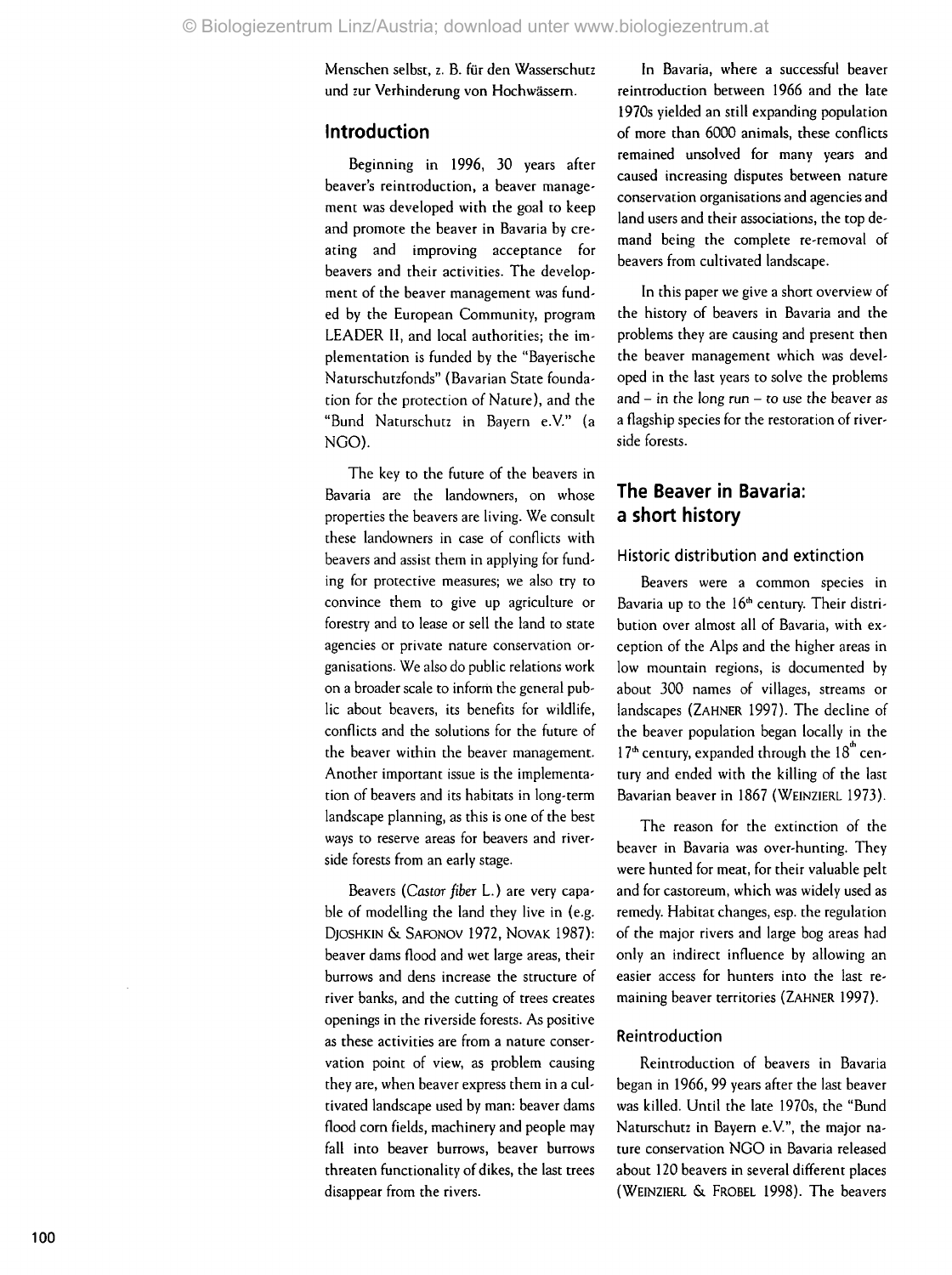came from wild and captive source populations in Sweden, Finland, France, Poland and the Sovjet Union (WEINZIERL 1973). Reintroduction was permitted by the Bavarian Ministery for Forestry and Agriculture, as beavers were listed as game species at this time.

In the middle of the 1980s, some beavers were trapped in the central Danube area in Bavaria and relocated to the Inn and Isar river (SCHWAB et al. 1994). In northern Bavaria, beavers immigrated in the early 1990s from a reintroduced population of East German beavers in Hessia. (SCHWAB et al. 1994).

## Present status of the Bavarian beaver population

During the first decades after reintroduction, the Bavarian beaver population grew scientifically almost unattended. The first state wide population estimate based on a poll and field work was conducted from 1988 to 1992. At this time, the population was estimated at about 800 to 1200 animals (SCHWAB et al. 1994). In 2002, we estimate the beaver population in Bavaria to more than 6000 animals in 1500 colonies. The beavers have reoccupied a large part of their former range (Fig. 1, Regierung von Unterfranken 2001), although colony density is low at the borders of the present range.

The Bavarian beavers have also changed their legal status since reintroduction. They lost their status as game species and are now a strictly protected species by European and German laws (HIMMELSBACH 1994).

## **Beavers in a cultivated landscape: conflicts and solutions**

During the beaver-free century in Bavaria, man had heavily altered the Bavarian landscape: he had regulated rivers, he had changed riverine forests into corn fields, and he had meliorated bogs into spruce plantations. Beavers, however, did not care much about these changes in their habitats. They are a species with a very high adaptability and low habitat requirements: some water to swim and some plants for food. Beavers began to settle and build dams in



lands, they digged their burrows in the banks of sewage treatment ponds or under roads, and they used drainage pipes under airport runways as lodges. In these areas, where beavers and man used the same land, an increasing number of conflicts between beaver and man started in the 1980s.

## The "real world" problems

#### Beavers feed on crops

Beavers have easily accepted crops, esp. corn, sugar beets, wheat and rape as food. The direct loss of crops is mostly low and accepted by farmers. More important than the damage to crops are damages to the creek banks by beaver slides, and thereby increased erosion, beaver dams and channels build by beavers for easier access into a field, and beaver burrows under fields.

**Fig 1. Beaver distribution in Bavaria. (Regierung von Unterfranken 2001)**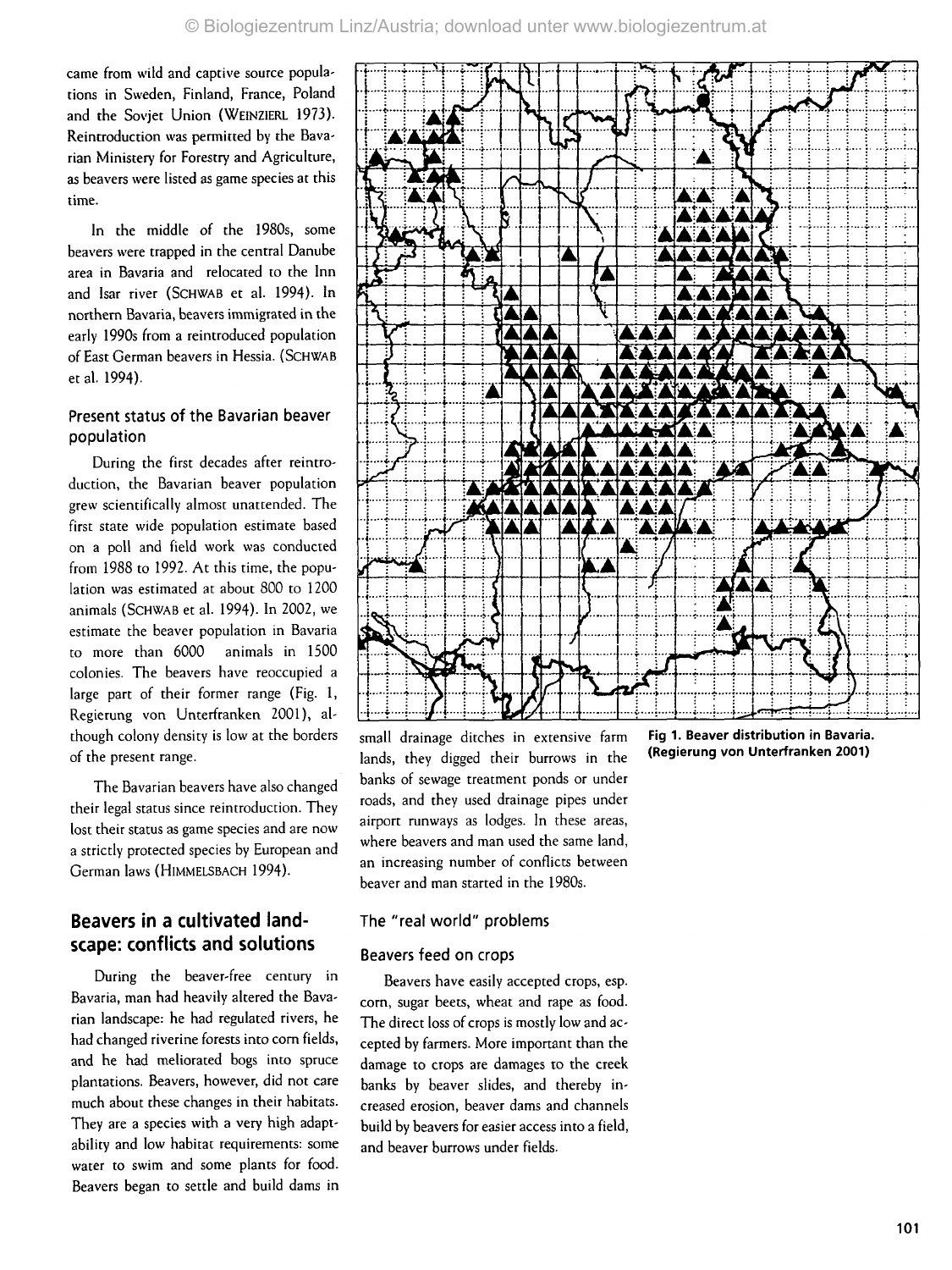#### Beaver s cu t tree s

By cutting trees for winter food or as buildin g materials , beaver s ca n caus e a num be r o f conflicts . Beaver s cu t no t onl y "worthless " willo w o r aspen , bu t als o eco nomi c valuable specie s (e.g . oa k o r acorn) , the y debar k spruc e an d fir , fee d o n fruit trees in villages and can clear cut expensivel y plante d restoratio n areas .

Th e cutte d tree s ca n creat e furthe r pro blems, especially if they lie in the water and impai r th e drainag e of hig h water , imped e acces s t o field s an d meadows , bloc k street s o r railroa d tracks , damag e powe r lines , o r damag e smal l hydroelectri c powe r plants .

#### Beaver s buil d dam s

Bavaria n beaver s buil d dam s mainl y i n smal l creek s an d drainag e ditche s wit h in sufficien t wate r depth . Th e backwate r o f beave r dam s ca n floo d forest s an d kil l eco nomi c valuabl e tree s (e.g . spruce) , o r floo d agricultural fields, roads and basements of houses . Mil l creeks , fis h pond s an d wate r treatmen t plant s ca n overflo w du e t o beave r buil d obstacles . Th e increase d groun d wate r leve l ca n clo g u p drainag e pipes , increas e erosio n of soake d bank s an d destabilis e rail roa d tracks .

#### Beaver s di g hole s

Th e diggin g activit y of th e beaver s re present s th e bigges t proble m i n th e cultivat e d landscape . Th e subterranea n tunnel s reac h severa l meter s int o th e ground . If ther e i s an y us e of thes e area s (agriculture , roads , gardens) , ther e i s a permanen t dange r for ve hicles or people falling into the beaver tunnel s an d bein g damaged . Beave r tunnel s ca n als o compromis e th e integrit y o f hig h wate r dike s an d threate n th e dam s of mil l creeks . Fishpond s an d wate r treatmen t pool s ca n b e draine d a s a resul t o f beave r tunnels . I n smal l drainag e ditche s an d ponds , th e increase d sedimentatio n ca n b e a n additiona l problem .

#### Beaver s distur b fishe s

Beaver s disturbin g fishe s i s a specia l sea sona l proble m i n fis h hatcheries . I n ponds , wher e fishe s ar e kep t i n hig h densitie s for wintering , beave r activitie s kee p th e fishe s moving . Thi s result s i n weigh t los s an d highe r oxyge n consumptio n an d may caus e

a complet e los s o f th e fis h stoc k (SCHMID-BAUER 1996, unpubl.).

## **Solution s fo r beaver-man-conflict s**

The activities of Bavarian beavers remai n almos t exclusivel y withi n 2 0 m o f th e banks of rivers or ponds (SCHWAB et al. 1994) . Problem s onl y aris e whe n human s us e thi s smal l stri p of lan d a s well . There fore , th e lastin g solutio n of beaver-man conflic t lie s i n th e remova l of huma n lan d us in this range and the recreation of riversid e habitats . Thes e unuse d area s ar e no t onl y importan t for th e beave r an d man y othe r species , but mainl y for ma n himself. They buffer fertilizer and pesticide drainage from the adjoining agriculture, and more important , the y ca n b e use d a s buffer area s t o protec t village s an d town s fro m floods .

There are also a large number of technica l measure s t o preven t o r minimiz e beave r damage s o n loca l spot s (e.g . HEIDECKE & Klenner-Fringes 1992, Schwab et al. 1994). Gratings, sheet-pile walls or gravel layer s preven t underminin g o f dam s an d road s (DVW K 1997) , electrica l fence s kee p beaver s ou t of areas , wire mesh s an d chemi ca l repellent s protec t trees , culvert s i n beave r da m lowe r th e impac t of flooding , an d a fre e runnin g do g keep s beaver s fro m eating roses in gardens.

If protective measures are to expensive, o r tak e a lon g tim e t o b e implemented , beaver s ar e trappe d an d relocate d t o othe r area s (SCHWA B & SCHMIDBAUE R 2001) .

Compensatio n for damag e cause d b y beaver s i s no t possibl e by stat e agencies , a s there is no damage compensation for any fre e livin g wil d anima l i n Bavari a (excep t som e gam e species) . Ther e is , however , a privatel y base d fund fro m th e Bun d Naturschutz in Bayern e.V, which allows compensations as a first step to make a landowner more willing to accept long term solution s (WEINZIER L & FROBEL 1998) .

#### Th e proble m behin d th e problem s

Th e solution s for conflict s betwee n beave r a n ma n were know n i n Bavari a sinc e th e earl y 1990s , bu t implementatio n o f solu tions was between slow and not at all. This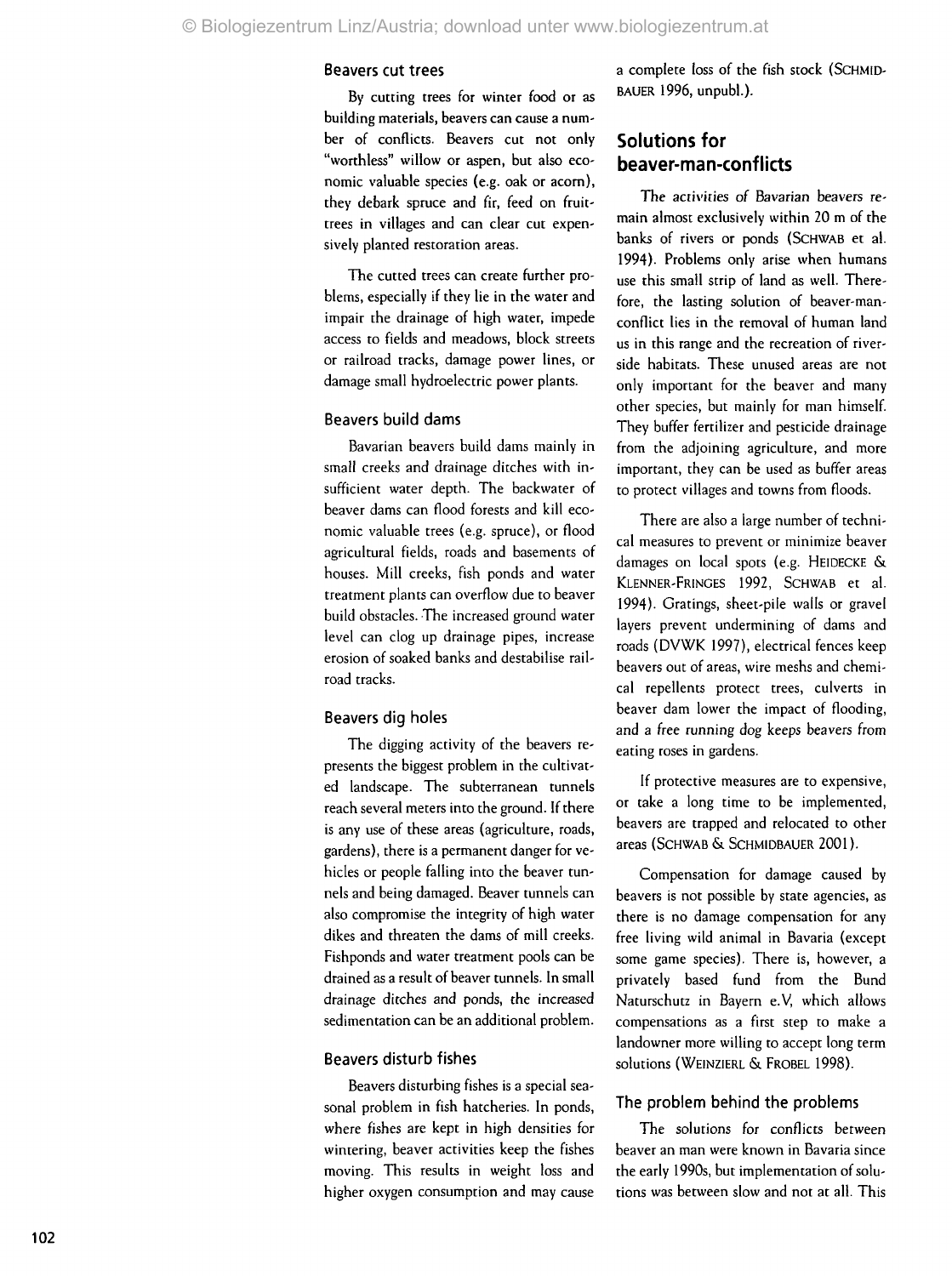had several reasons. Personnel at the local natur e conservatio n agencie s wa s no t traine d o n dealin g wit h a strictl y protecte d "problem " specie s an d di d no t hav e th e tim e t o ac t quickl y i n cas e o f a conflict ; an d if they found the time to act, there was almost n o fundin g for damag e compensatio n o r for supportin g preventiv e measures .

Fo r farmers , unde r heav y economica l pressur e fro m politic s an d th e internationa l markets , th e beave r wa s ofte n use d a s scape goat : if yo u ca n no t d o anythin g agains t th e European Community, then hit at least the beaver . The y felt , tha t everybod y els e wa s havin g th e benefit s o f th e beaver s (fro m creatin g habitat s t o th e pur e pleasur e tha t h e hi s bac k i n Bavaria), an d tha t the y them selve s wer e th e onl y one s wh o ha d t o pay th e bills . Thi s exaggeration , o n th e othe r side, made nature conservation people underestimat e th e rea l problem s an d no t tak in g th e lan d user s serious . So , eve n i n sever e cases , wit h damage s o f thousand s o f EUROs , n o trappin g permit s for beaver s were issued .

Las t no t least , mas s medi a an d politi cian s use d pushe d thi s "classic " conflic t between nature conservation and farmers for thei r ow n advantages , turnin g every beave r burro w i n a cor n fiel d int o a deadl y threa d for farmers , jus t t o mak e th e headlines .

So , 3 0 year s after th e firs t reintroduction , Bavaria n beaver s ha d grow n int o a schizo phreni c species : the y were a hol y co w for som e natur e conservationists , an d th e equi valen t of th e medieva l ra t plagu e for th e farmers. Some farmers organisations even wante d th e beave r completel y remove d from th e cultivated landscape s i n Bavaria , whic h mean s (a s Bavari a i s almos t 100 % cultivate d landscape ) nothin g els e a s th e re-eradication .

## **Beave r management : th e Bavaria n wa y**

Th e disparit y betwee n rea l beave r con flicts and their presentation in the media, an d th e disparit y betwee n possibl e solution s an d th e amoun t o f implementation s showed , tha t existin g administrativ e an d or ganisationa l structure s wer e no t suitabl e of solvin g th e beave r conflicts . Thi s wa s partl y du e t o lac k i n manpowe r an d money , bu t al s o becaus e beave r conflict s wer e mainl y see n a s conflic t betwee n beave r biolog y an d ex isting habitat structures, and less as a problem s o f th e huma n dimension s associate d wit h an d behin d it .

Therefore another way of dealing with beave r conflict s wa s establishe d b y buildin g a beave r managemen t i n Ald o LEOPOLD' S (1933 ) sense : manag e th e peopl e no t th e beavers . Manag e th e people , fro m farmer s wh o hav e th e problems , t o politician s wh o mak e th e laws , t o ge t th e lan d t o se t asid e for nature . Th e beavers , an d al l th e othe r species , wil l the n d o th e res t - a s the y di d for millio n o f year s withou t bein g manage d by humans .

## "Evolution" of the beaver managemen t

The first steps towards this beaver management in Bavaria started in 1996. A biologis t fro m th e Munic h Wildlife Societ y (Wildbiologisch e Gesellschaft Münche n e.V) , commissione d b y th e Governmen t of Uppe r Bavari a (Oberbayern ) consulte d farmer s an d landowner s i n th e count y o f Neuburg-Schrobenhause n i n Centra l Bavari a t o solv e thei r beave r problem s an d helpe d the m t o fin d fundin g for compensa tio n an d protectiv e measures . Althoug h no t al l case s coul d b e solve d (SCHWA B 1996 , un publ.), landowners showed that they were willing to accept the beaver, if they got advice , hel p an d financia l suppor t i n cas e of problems . O n th e othe r hand , natur e con servation organisations learned, that there ar e som e cases , wher e beaver s caus e intoler abl e damage s an d ha d t o b e remove d b y trapping .

I n norther n Bavari a a similar approac h wa s undertake n t o solv e th e conflict s with beaver s i n fish hatcherie s (SCHMIDBAUER 1996 , unpubl. ) i n th e distric t of Oberpfalz . I n the same year, the Bavarian State Ministery for Environmen t Protectio n (Bayerische s Staatsministeriu m für Landesentwicklun g un d Umweltfragen ) issue d guideline s for na ture conservation agencies on problem solutions and financial support programs (BSTM-LU 1996 , unpubl . (update d 1999)) .

Th e result s o f th e firs t tw o project s i n 199 6 encourage d th e agencie s involve d t o establis h a beave r managemen t for al l o f Bavaria. This was done in two projects with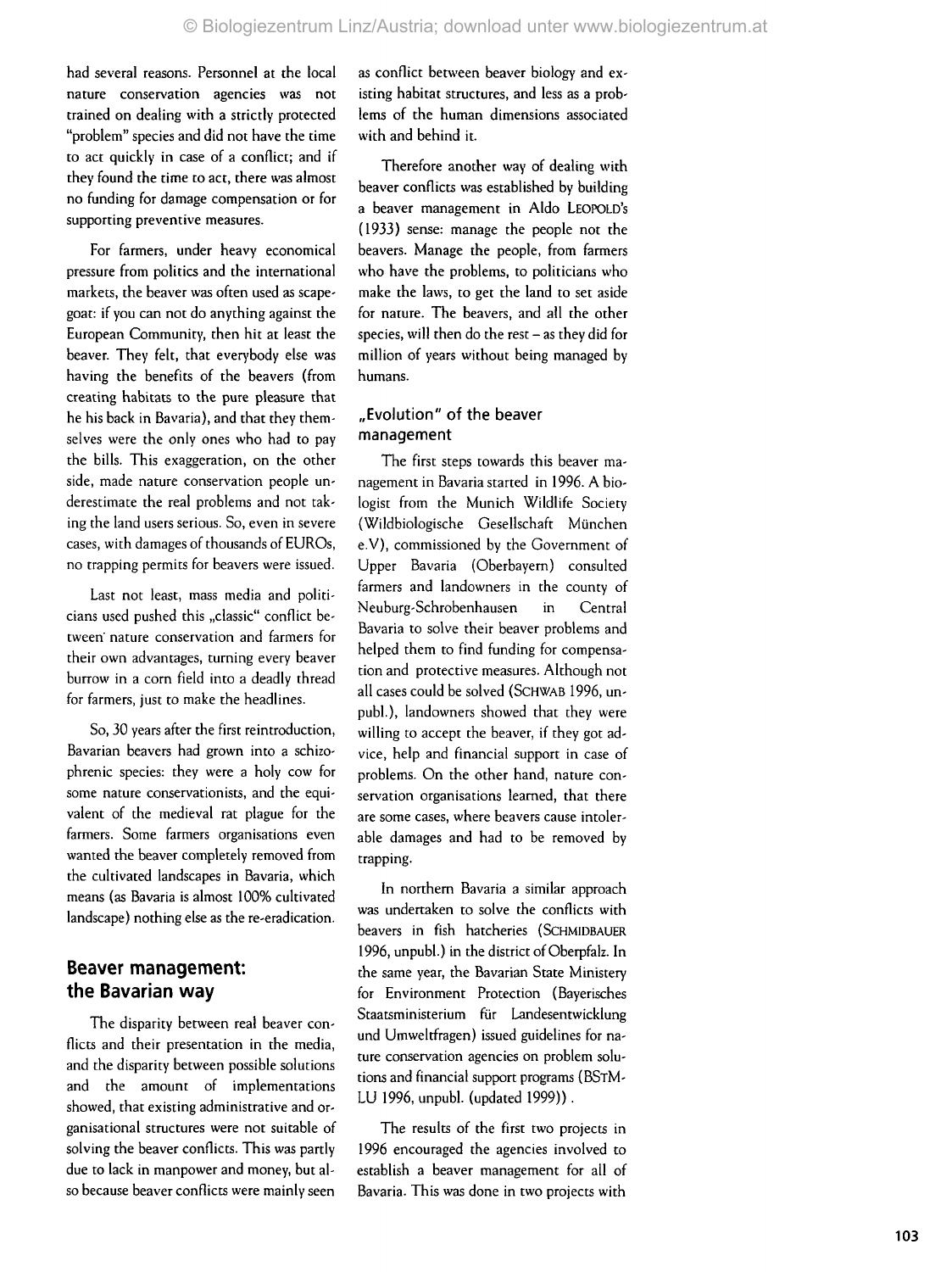originall y somewha t differen t mai n focuses . One project, running from 1998 to 2001 was funde d b y th e Europea n Community , LEADE R II Program , an d 5 countie s i n cen tral Bavaria; it's main focus was to develop th e organisatio n an d structure s for th e beave r managemen t (SCHWAB 2002 , un publ.) . Th e othe r project , runnin g fro m 199 8 t o presen t i s funde d b y th e "Bayerisch e Naturschutzfonds" , a stat e guide d grant , an d th e "Bun d Naturschut z i n Bayern e.V." , th e majo r natur e conservatio n NG O i n Bavaria ; it's focus is on the Bavarian wide implementatio n o f th e beave r managemen t (SCHWAB & SCHMIDBAUE R 2002 , unpubl.) .

### Th e jo b descriptio n fo r beave r managemen t

Th e firs t activitie s i n 199 6 ha d mainl y a fire fighte r function : solv e th e problem s whic h ha d bee n presen t for years . Thi s i s stil l a majo r par t of th e work , but for th e future , the activities will shift more towards prevention of conflicts. All beaver management activitie s ar e conducte d i n clos e co-operatio n wit h natur e conservatio n agencies , especial ly o n th e count y level . Beave r managemen t i s no t a replacement , but a consultin g hel p for thes e agencies . Th e mai n activitie s of th e beave r managemen t are :

## Consultin g i n case o f problem s an d helpin g i n implementin g solution s

The beavers are still expanding their rang e i n Bavaria , an d i n spit e o f al l preven tiv e measures , ther e wil l alway s b e individua l conflicts . Her e i t i s necessary , t o consul t th e peopl e involve d a s quic k a s possibl e t o mini mis e an d preven t negativ e attitude s agains t beavers. It is also necessary not only to consult, but also the help people in implementin g solution s (e.g . protectin g tree s o r crops) .

## Introducin g beavers i n all habita t relate d plannin g system s

Preventing conflicts is better than solvin g conflicts . Th e bes t an d leas t expensiv e way t o preven t beave r conflict s i s t o tak e beaver s an d preventiv e measure s agains t beave r damage s int o accoun t i n al l plannin g system s workin g i n potentia l beave r habitat . This will be done by training the personnel i n agencie s an d companie s responsibl e for thi s plannings .

## Training and organising "local beave r consultants "

Bavaria is just too big to be adequately covere d b y th e tw o beave r manager s work in g for th e Bun d Naturschut z i n Bayer n e.V . A networ k o f individual s fro m th e loca l publi c shal l suppor t th e natur e conservatio n agencie s an d th e beave r manager s i n con sulting , implementin g solution s an d moni torin g th e beave r population .

## Monitorin g th e beave r populatio n

Dat a qualit y o n beaver' s are a o f distribu tion and population size is highly variable withi n Bavaria . A monitorin g syste m woul d hel p t o recognis e potentia l conflict s earlier an d t o ac t bette r i n advance . Th e monitor in g syste m wil l b e se t u p i n th e nex t year s base d o n th e loca l beave r consultants .

## Mediatin g betwee n authorities , NGO's an d individual s

On e o f th e mos t importan t job s i s t o b e a mediato r betwee n th e partie s involved , a s man y "beaver " conflict s hav e thei r root s i n completel y differen t an d muc h olde r quar rel s betwee n a farmer an d a natur e conser vatio n agency .

## Publi c relation s wor k

Man y beave r conflict s aros e from a lac k of knowledg e (e.g . fisherme n believin g tha t beaver s ea t fish , o r farmer s fear tha t beaver s hav e th e sam e reproductiv e rate s a s rats) . Informatio n o n beave r biology , conflicts , so lution s an d managemen t i s therefor e a vita l par t o f beave r management .

## Develo p a use fo r "surplu s beavers "

So far, most of the beavers trapped in Bavari a coul d b e use d for reintroductio n pro grams , mainl y i n th e Danub e countrie s i n Easter n Europ e (SCHWA B & LUTSCHINGER 2001) . Thes e program s wil l b e finishe d with i n th e nex t coupl e of years ; s o i t necessary t o develo p a furthe r us e for thes e beavers , con sistent with existing laws and within the acceptanc e of natur e conservatio n organisa tions .

## Ge t mone y t mone y

Beaver management, and especially buying land costs money. One major task is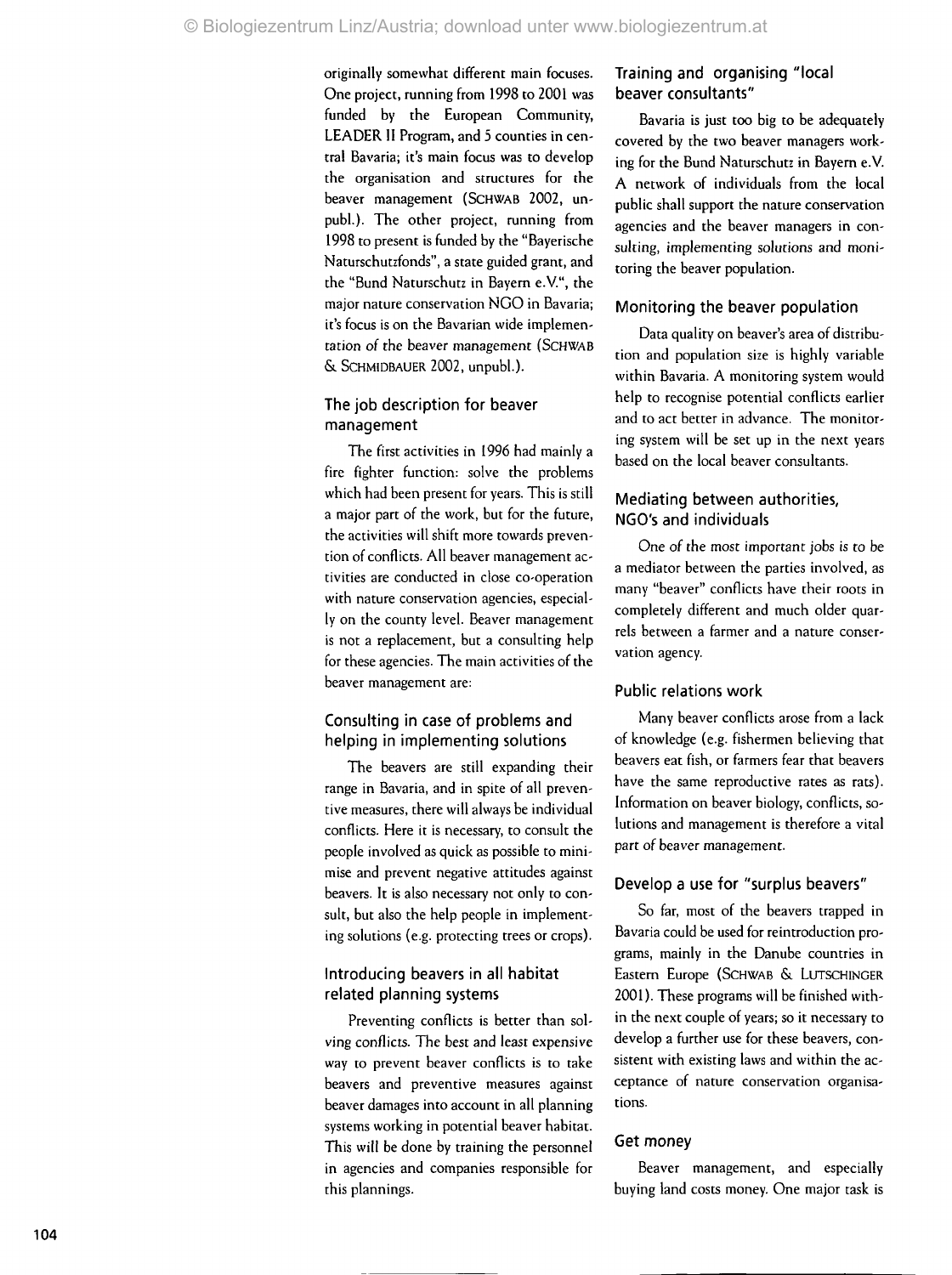therefore to find the financing for the managemen t an d th e restoratio n o f riversid e forests .

Summe d up , th e tas k o f th e beave r ma nagement is to bring the beaver back in the head s an d heart s o f th e people , wh o simpl y forgot how to live with this fascinating creature and to bring forward what the beaver stand s for : th e recreatio n o f riversid e forests , no t (only ) for beaver s an d othe r species , bu t als o for ma n himself.

## Organisatio n o f th e beave r managemen t

Beave r managemen t i n Bavari a i s a join t projec t betwee n NGO-operate d beave r manager s an d stat e agencies . Presently , there are two beaver managers in Bavaria, workin g for th e "Bun d Naturschut z i n Bay ern e.V." Funding is provided by the "Bayerisch e Naturschutzfonds" . I n a n increasin g number of counties, the beaver managers ar e supporte d b y th e s o calle d "loca l beave r consultants" . Thes e ar e peopl e form th e lo ca l publi c (hunters , farmers , fishermen , na ture conservationists, etc.) which are interested in supporting the beaver management.

Local beaver consultants are mainly working as volunteers, guided by and expense s pai d b y count y authorities . Thei r trainin g i s organise d b y th e Bayerisch e Akademi e für Naturschut z un d Landschafts pflege . Trainin g include s al l aspect s of beave r management , from beave r biolog y t o communicatio n skills . Thei r mai n tas k i s t o b e th e first , becaus e neighbourhood , addres s in case of a conflict. They consult in "standard " problem s (e.g . protectin g appl e trees) , help in implementing solutions, are informed about the beaver territories in their are a an d ge t int o contac t wit h th e beave r manage r i n cas e of mor e complicate d pro blems .

## **Th e future ?**

Beaver management in Bavaria is still young , but th e firs t year s show , tha t w e ar e heading in the right direction: many conflict s coul d b e solved , man y avoided .

Bu t ther e i s stil l a lon g way t o go. Beave r population is still expanding it's range and sizes. There will be new problems in new areas , an d ne w people s wil l b e involved . Therefore , beave r managemen t a s describe d abov e wil l als o b e extende d i n th e foresee abl e future .

It will take it's time, before beavers will b e accepte d b y mos t peopl e a s wha t the y are . Not a holy cow and not the reincarnation of medieva l rats , bu t a fascinatin g specie s tha t create s an d shape s landscape s for th e bene fits of many species, including man himself.

The urgent need for what's behind the beave r managemen t wa s demonstrate d i n August 2002 (and earlier in May 1999). Flooding s i n Bavari a cause d damage s o f hundreds of millions of EUROs. If only part o f thi s mone y woul d hav e bee n availabl e during the preceeding years to buy "beaver" land along the rivers, a lot of water could hav e floode d thes e lands , an d a lo t o f house s alon g th e Danub e woul d hav e staye d dry . No t onl y i n Augus t 2002 , bu t als o i n th e future floodings to come.

## **Reference s**

- BStMLU (Bayerisches Staatsministerium für Landesentwicklun g un d Umweltfragen ) (1996) : Vollzugshinweise über Maßnahmen zur Verhinderun g vo n Schäde n durc h Biber . — Un published, 1-12.
- DJOSHKIN W.W. & W.G. SAFONOV (1972): Die Biber de r Alte n un d Neue n Welt . — Wittenberg - Lutherstadt, 1-168.
- DVWK (Deutscher Verband für Wasserwirtschaft un d Kulturba u e.V. ) (Eds. ) (1997) : Gestaltun g un d Sicherun g de r vo n Bisam , Bibe r un d Nu tri a besiedelte n Ufer , Deich e un d Dämme . — Wirtschafts - un d Verlagsgesellschaf t Gas un d Wasser mbH, Bonn, 1-83.
- HEIDECKE D. & B. KLENNER-FRINGES (1992): Studie über di e Habitatnutzun g de s Biber s i n de r Kultur landschaft. — 2. Int. Symp. Semiaquatisch Säugetiere. Wiss. Beiträge der Martin-Luther-Universitä t Wittenberg-Halle , 215-266 .
- HIMMELSBACH V. (1994): Der Biber im Artenschutzrecht. — In: Bayerisches Landesamt für Umweltschut z (Ed.) : Biber . Schriftenreih e de s Bayerische n Landesamte s fü r Umweltschut z 128 (Beiträge zum Artenschutz 18), München , 67 .
- LEOPOLD A. (1933) Game Management. Charles Scribener's Sons, New York, 1– 481.
- Novaк М. (1987): Beaver. In: Novaк М., Вакєв Ј., OBBARD M. & B. MALLOCK (Eds.), Wild furbearer managemen t an d conservatio n i n Nort h America , Ashton-Potter Ltd., Ontario, 283-312 .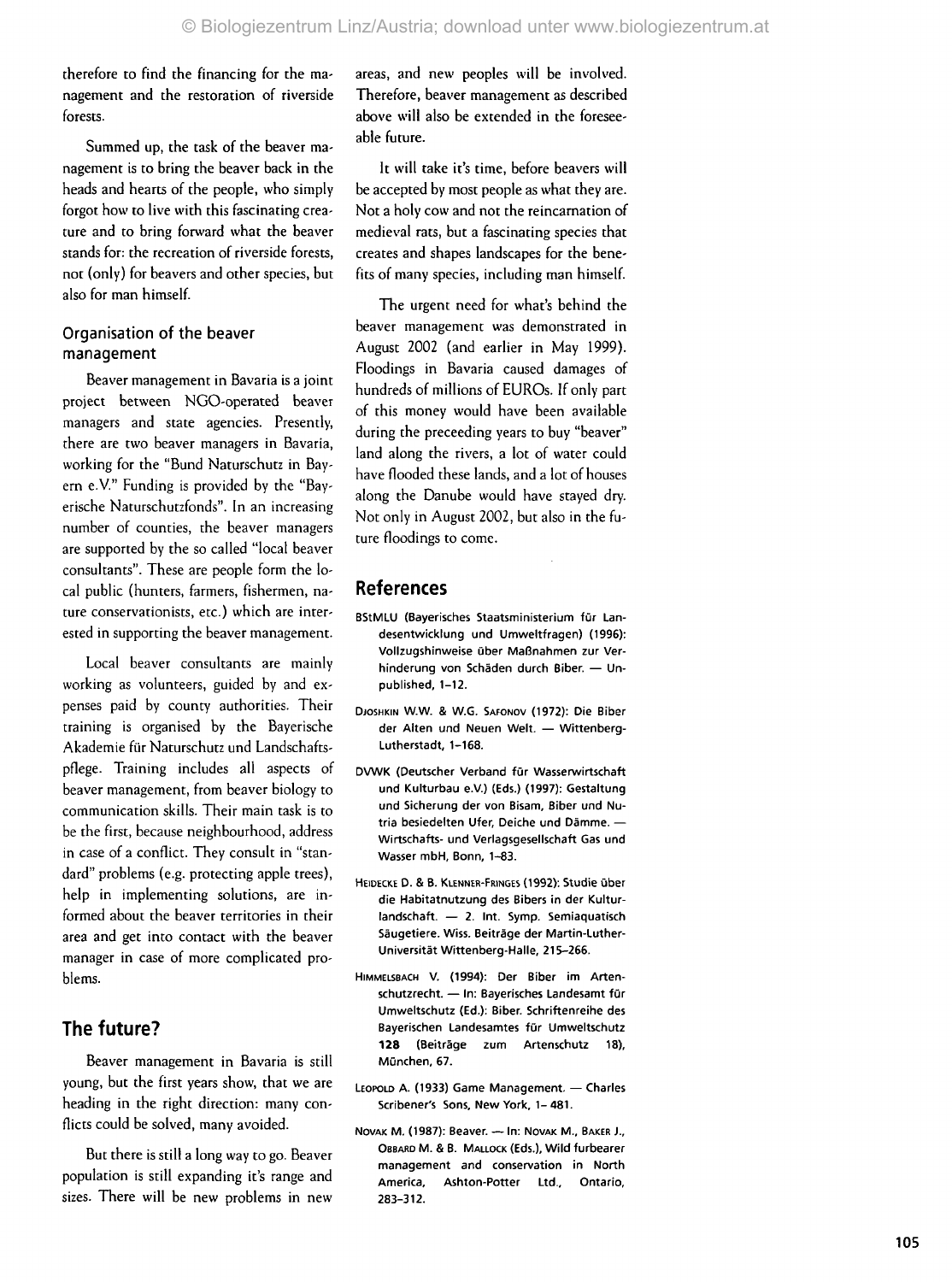Regierung von Unterfranken. (Ed.). (2001): Biber in Unterfanken - Flussmeister der Natur. — Regierung von Unterfanken, Würzburg, 1-6.

- SCHMIDBAUER M. (1996): Bestandsermittlung, Problemanalyse sowie Erarbeitung eines Maßnahmenkonzeptes und dessen Umsetzung zu Bibervorkommen in ausgewählten Oberpfälzer Teichgebieten. — Unpubl. report, 1-82.
- SCHWAB G. (1996): Biberprobleme und -lösungen im Landkreis Neuburg-Schrobenhausen. — Unpubl. report, 1-47.
- SCHWAB G. (2002): Modellhaftes Bibermanagement in der Region Ingolstadt mit Landkreis Kelheim. Schlussbericht 2001. — Unpubl. report, III + 46pp. + appenices.
- SCHWAB G. & G. LUTSCHINGER (2001): The return of the Beaver to the Danube watershed. — In: CZECH A. & G. SCHWAB (Eds.), The European Beaver in a New Millenium. Proceedings of 2<sup>nd</sup> European Beaver Symposium, 27-30 September 2000, Bialowieza, Poland, Carpathian Heritage Society, Poland, 47-50.
- SCHWAB G. & M. SCHMIDBAUER (2001): The Bavarian Beaver-Reextroductions. - In: CZECH A. & G. SCHWAB (Eds.): The European Beaver in a New Millenium. Proceedings of 2<sup>nd</sup> European Beaver Symposium, 27-30 September 2000, Bialowieza, Poland, Carpathian Heritage Society, Poland, 51-53.
- SCHWAB G. & M. SCHMIDBAUER (2002): Jahresbericht 2001. Tätigkeit als Biberberater. — Unpublished annual report, 19 pp. + Appendix.
- SCHWAB G., DIETZEN W. & G. v. Lossow (1994): Biber in Bayern. Entwicklung eines Gesamtkonzeptes zum Schutz des Bibers — In: Bayerisches Landesamt für Umweltschutz (Ed.), Biber. Schriftenreihe des Bayerischen Landesamtes für Umweltschutz **128** (Beiträge zum Artenschutz 18), München, 9-44.
- WEINZIERL H. (1973): Projekt Biber. Stuttgart, 1-63.
- WEINZIERL H. & K. FROBEL (1998): Auf zu neuen Ufern! Die Wiedereinbürgerung des Bibers in Bayern. — Nationalpark **100:** 46-50.
- ZAHNER V. (1997): Der Biber in Bayern. Eine Studie aus forstlicher Sicht. — Bayerische Landesanstalt für Wald und Forstwirtschaft, Freising, 1-63.

#### Authors' adresses

M. Sc. Gerhard SCHWAB Wildbiologe Hundldorf Deggendorfer Straße 27 D-94553 Mariaposching Germany Gerhard.Schwab@t-online.de

Dipl.-Biol. Markus SCHMIDBAUER Jahnstraße 16 D-93093 Donaustauf Germany Markus.Schmidbauer@t-online.de